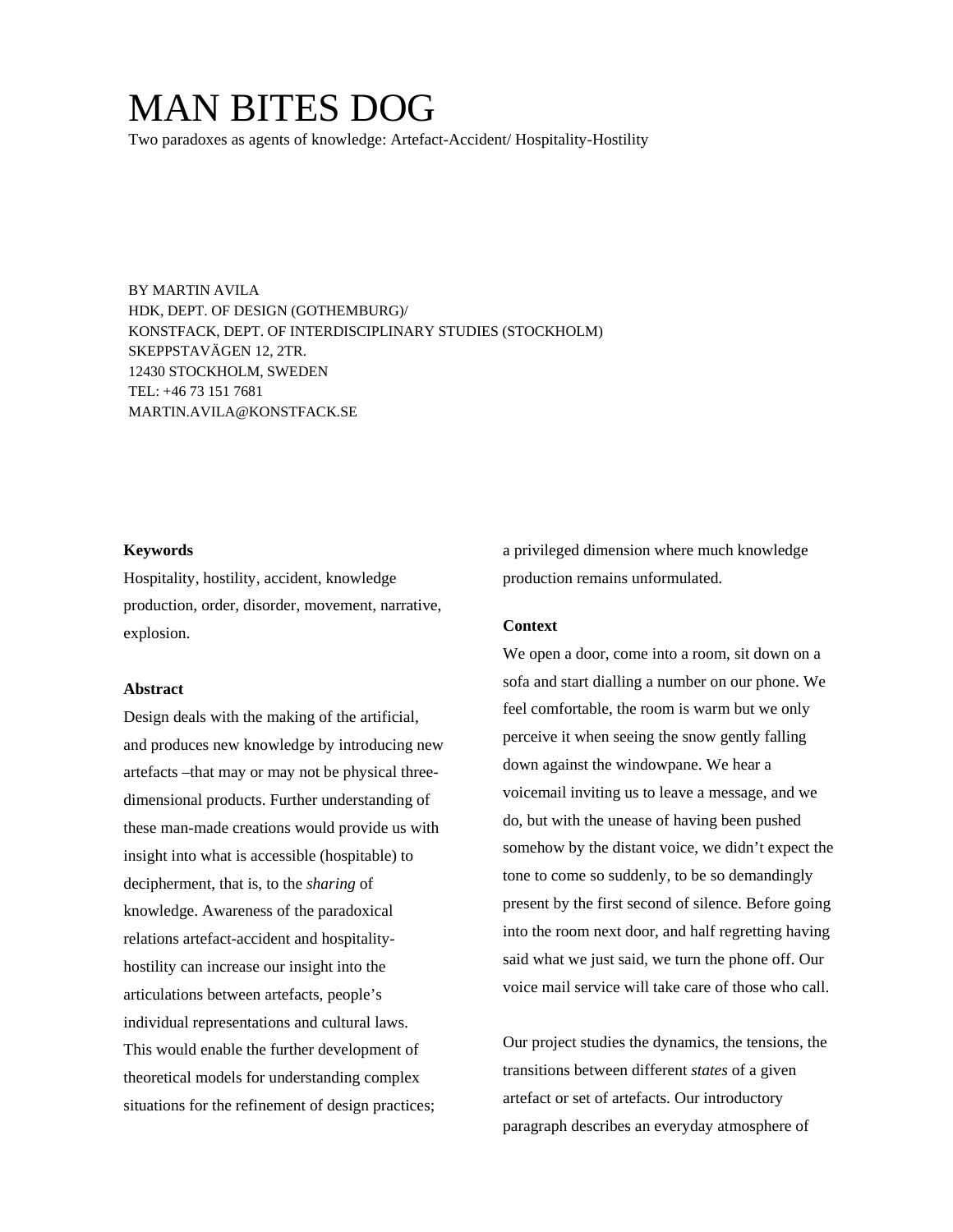comfort and ease mixed with an event that leaves a slight taste of disappointment. The impressions that make an experience pleasant –or not- are partly based on expectations; *conceptual models*<sup>1</sup> are formed, mental images or gestalts about how things "are" or "work", which depend on the context and the environment in which a person is immersed, and the knowledge and expectations of the particular elements (i.e. artefacts and their relationship to each other) that constitute that environment. If we pay attention to the expectations that man-made objects may create, we start dealing with areas of knowledge such as perception and hermeneutics. That is, how we *process* what we experience, and how we *interpret* our experiences based on previous knowledge and current context. Of the many lines of thought that cross over the aforementioned areas, we can consider one of them as a starting trajectory for our discussion: that of language; namely, language as a modelling system and as a medium of knowledge. Our capacity to "picture" the possibilities of –to follow one object from our example- the phone; the act of calling/dialling, or the alternative of a voicemail service, among many others, opens up the possibility of having "pictured" the *wrong* picture. In this way, we take notice of the fact that the very alternative of leaving a message, that "open invitation" to speak is, or can be, also the beginning of disappointment. A pivotal point in which our

 $\overline{a}$ 

expectations are manifested, even if with subtlety; a potential space for conflict if not *anticipated*, if not "read" in accordance.

## **Hostis: A guest, an enemy**

The person that welcomes or invites us, *the host* that receives us, or the thing that offers a range of possibilities, offers them according to a set of rules, a law or a language that may or may not be ours. It is therefore interesting to look into a conflict that exists at the root itself of the etymology of a keyword to our study, that of *host*:

"Host (1): one who entertains guests. L. *hospitem*, acc. of *hospes*, (1) a host, (2) a guest. The base *hospit*is short for *hosti-pit-*, where *hosti* is the crude form of *hostis*, a guest, an enemy. Host (2): an army. (F.-L.) The orig. sense is 'enemy' or 'foreigner.' M.E. *host, ost.*- O.F. *host*, a host, army.- L. *hostem*, acc. of *hostis*, an enemy (orig. a stranger, a guest); hence, a hostile army..."<sup>2</sup>

"The foreigner is first of all foreign to the legal language in which the duty of hospitality is formulated" mentions Jacques Derrida (2000: 15), who suggested in his seminars on Hospitality that hospitality is impossible without hostility. Hospitality and hostility constitute each other by defining each other's limit; by tracing (re)movable boundaries that open up spaces of possibilities within a set of conventions, of cultural traditions. This flow of *states*, this "contradictive" or "complementary" disposition is also observable at other levels within the realm of design. A simple everyday object such as a door offers both, hospitality and hostility, by delimiting the boundary of the outside/inside, between shelter and

-

<sup>&</sup>lt;sup>1</sup> With regard to the concepts of affordances, constraints and conceptual models, see D. Norman (1988 and 2004). Norman suggests that these three concepts/categories are essential for the understanding of a product. When specifically discussing affordances I tend to follow J. Gibson's original conception of the term (*The Ecological Approach to Visual Perception* 1979). The discussion of these three classifications is vital to many of the problems formulated in this proposal.

<sup>2</sup> Skeat, W.W. *The Concise Dictionary of English Etymology*. Wordsworth Editions. (1993: 208-209)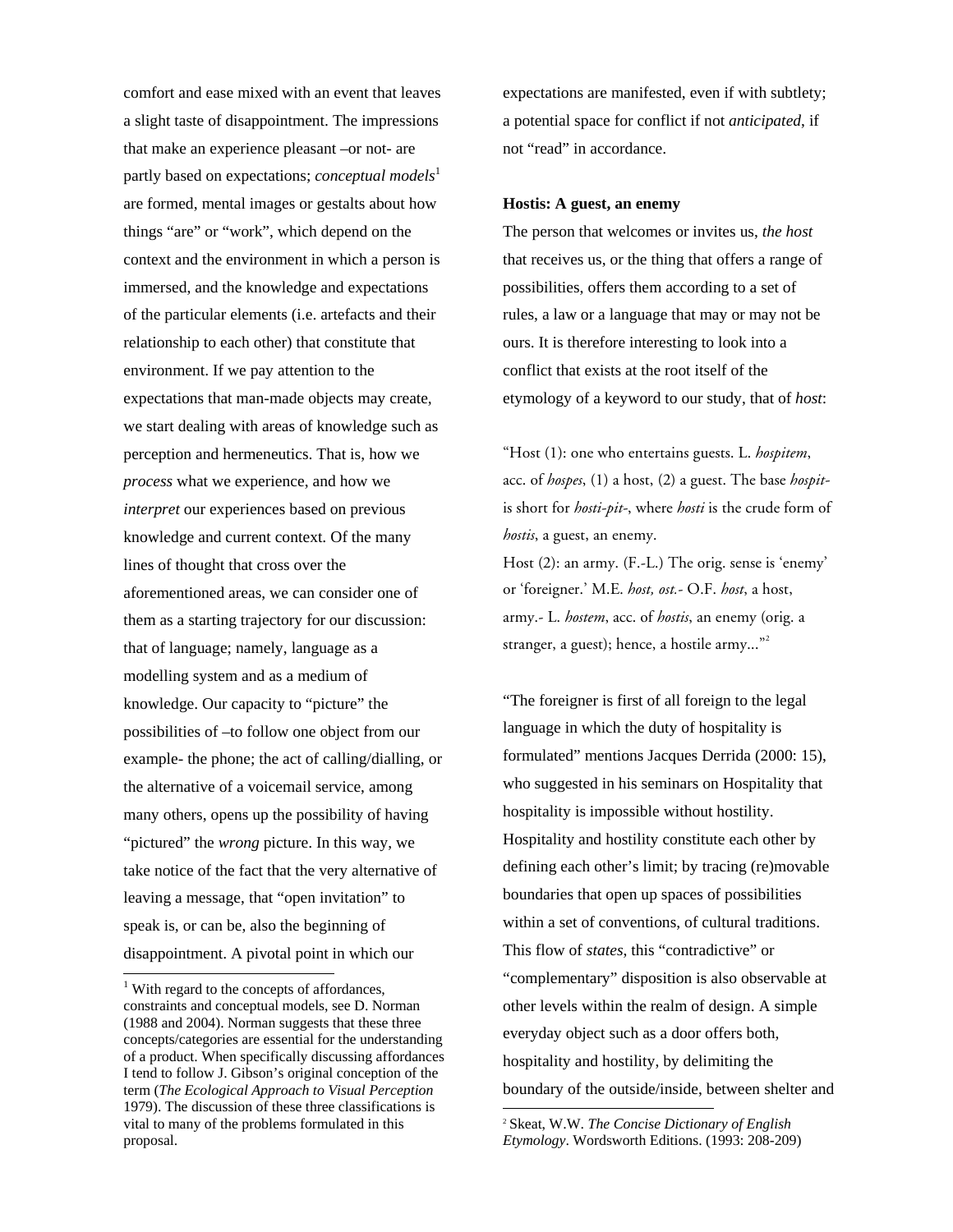exposure, but more specifically, by being *accessible*, "readable"3 , easy to use. Not as a symbol –that of the welcoming guest house- but as a physical entity. Through its affordances, the door offers several possibilities of behaviour; the designer limits those possibilities by imposing specific constraints in order to guide or give clues about how the door should be used.<sup>4</sup> One could take MacIntyre's statement "I can only answer the question 'What am I to do?' if I can answer the prior question 'Of what story or stories do I find myself a part?"<sup>5</sup> and apply it to the interpretation of artefacts: in order to make sense of what something "is", or how it could be used. We need to grasp contextual information, and "*make* sense"<sup>6</sup> of it upon those circumstantial relations. A person working on a garden will be inclined to perceive a knife as a spade rather than as a weapon. A screwdriver could be used to scratch your ear if suddenly in need of relieving that itchiness at a workshop, even if it is not the most appropriate tool to use.<sup>7</sup> Human perception is *intentional*, we tend to narrow the scope of our searches and look for the most relevant features or pertinences that would satisfy that which we are looking for, i.e. a hungry driver will tend to find the kind of signals that will eventually take

 $\overline{a}$ 

him to a restaurant<sup>8</sup>. What must be highlighted is the importance of the presence of a narrative element or "narrativity" (of what story do I find myself a part: "I am hungry and the world is a food-supplying-place") that when identified, can help providing clues for behaviour.

The potential of being able to open or not to open a door, dictate both options: hospitality and hostility. Does the hospitality of this object lie in the very possibilities of behaviour (affordances) that the shape allows or in the making clear how it should be used? (presence of a "narrativity"). Can we call a difficult-to-open door hostile to its user? Is it not, essentially, the task of design to be "hospitable"?

# **The Accident**

Artefacts tell us –on a different plane- of a series of similar contradictions or complementarities; a paradoxical condition that can also be studied in order to understand complexity and movement, that of a given creation and its accident. By creating the car, we are not only creating the possibility of moving from on place to another, but simultaneously creating the car accident. By creating stairs, we are not only creating the possibility to go up and down, but also the possibility to fall -the stairs' accident- and so on (Virilio 1997a, 1997b, 2003). The accident is inherent to the artefact; it is part of its potentialities, a latent threat at its very heart. Drawing parallels, it is possible to say that the accident represents *one* of the hostile sides of the hospitable artefact (a man-made product, since

<sup>&</sup>lt;sup>3</sup> The reading metaphor helps us to address another issue that is directly relevant to the dichotomy hospitality-hostility in relation to language; that of the alienation produced by new technologies, being difficult -sometimes even impossible- for users to understand the language of the appliances they try to operate.

 $4$  If we adopt a utilitarian perspective, being usability the focus of the design.

<sup>5</sup> MacIntyre, Alasdair. *After Virtue*. Duckworth. ([1981] 1994: 216).

<sup>6</sup> "we do not make worlds; we make *descriptions* that the actual world may fit or fail to fit". See Searle, John R. *The Construction of Social Reality*. Penguin. London 1995;166. Searle argues against "worldmaking" following Nelson Goodman's concept (1976). 7 See Eco, Umberto. (1992: 145).

<sup>&</sup>lt;sup>8</sup> By discussing "the limits of interpretation" (Eco) we are back to the concept of affordances and perhaps to the idea of *niche* described by Gibson "The observer and the environment are complementary" (1979: 15) or "a niche refers more to *how* an animal lives than to *where* it lives…" (1979: 128).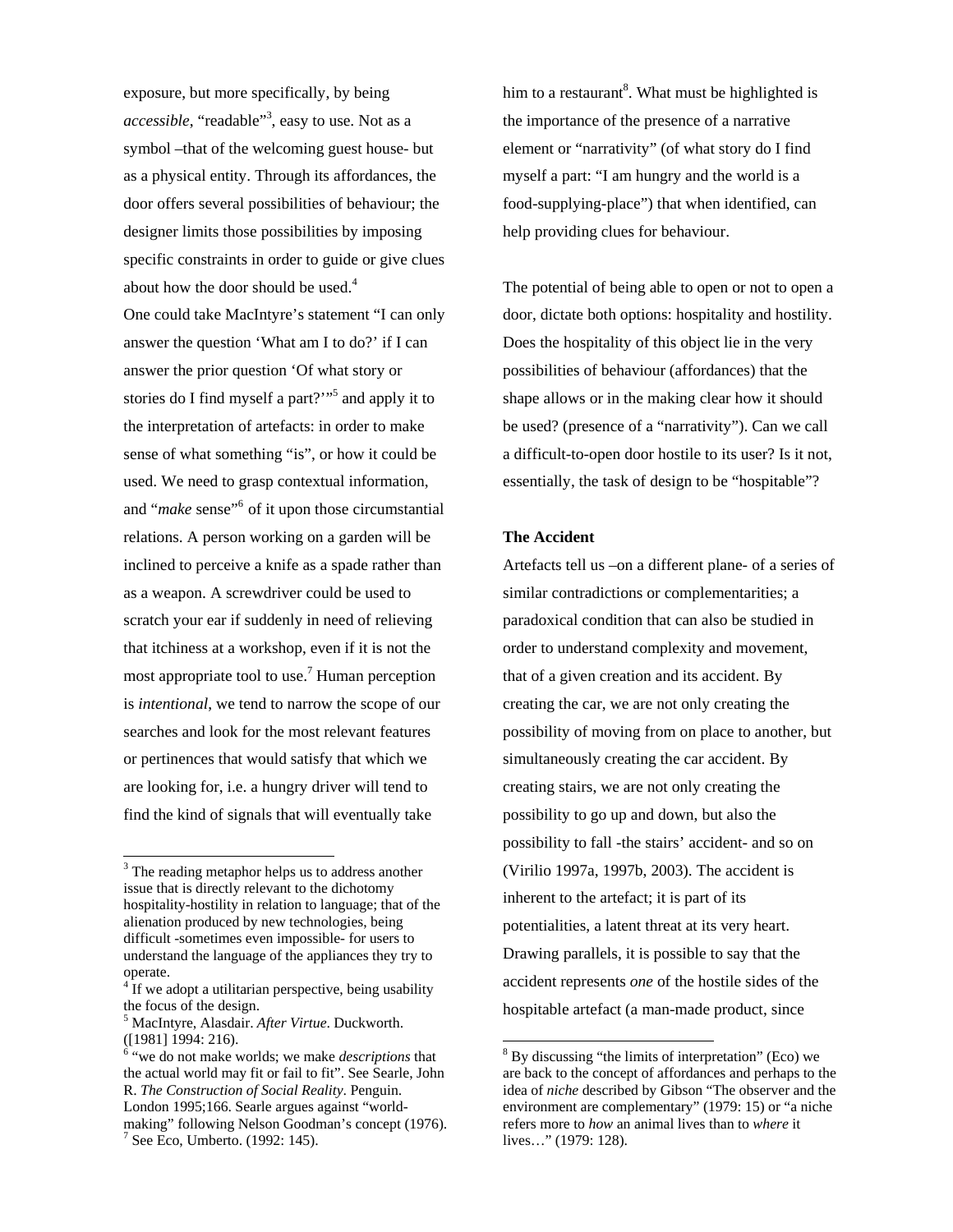these are inscribed in a system, a law, a language, "where hospitality is formulated"). It is important however to keep in mind that not all accidents are *destructive*; or more precisely, that what is destroyed yields way to new forms, new lives; being *at the same time*, *constructive*, being essentially *creative*. A transition from order to disorder and vice-versa that points out at a phenomenon that Yurij Lotman has called *explosion*.

Lotman's *explosion* is not a physical phenomenon (dynamite, the atomic nucleus, etc.) but a philosophical concept associated with the idea of transformation and generation. The moment of the explosion is also the place of a sudden increase of informativity. Information about the latent state of things, their tendencies, their possibilities and their *propensities*;<sup>9</sup> being therefore a description of a movement, of an event of the kind of phenomena that are relevant to our study. It is at this point where we re-state the issue of design as knowledge production $10$ , where we reconnect -and not only etymologically- *form* with in*form*ation (from Latin, *informare*; to bring something into form).

Stated in these terms, the subject invites us to examine both artefacts in isolation and a set of artefacts that form object families or interact in a given environment with other artefacts. It will always focus on our *relationship* to them, on the processes of interaction, on the in-between, on the articulations and what is being articulated.

 $\overline{a}$ 

"Articulations" in this context, refer to the dialogic relationships, the inter-faces where knowledge is produced.

## **Paradoxical Realms**

Both hospitality-hostility and artefact-accident are inseparable; they are each other's reverse, each other's negativity. A negativity that when exposed, brings to the surface an element of seduction, an element of attraction. $^{11}$ 

"In journalist schools it is taught that if a dog bites a postman that is not news, but if a postman bites a dog, that is news. News is all that which breaks the norm; and that which breaks the norm sometimes surprisingly, fortuitously since it happens when it is less expected, that is the accident".<sup>12</sup>

The news is appealing because it is extra-ordinary (although not all of it of course). The news goes beyond the normal since it breaks the norm; the fact that the environment is news these days is an alarming sign of the ongoing accident. Current understanding of our global environmental impact as a species has brought ecological issues to the front pages of all media. This is not only a media phenomenon, in the sense that today "is news and sells well", that has to do with voyeurism and fatalism, with a daily dose of fear to be administered to the safe TV-watcher at home; but also the exposure of a progressive step towards awareness and a more articulated knowledge of the paradoxical realms that we live in. *Man bites dog*

1

 $9^9$  Lotman (1998: 28). With regard to the notion of propensity, see Popper, K. (1995).

 $10$  See Löwgren & Stolterman 2004. Löwgren and Stolterman point back to Schön's (1987) concept of *reflection-in-action* and *reflection-on-action* to emphasize why "the problem and the solution have to evolve in parallel".

<sup>&</sup>lt;sup>11</sup> I believe that McLuhan underestimated this issue. In *Understanding Media*, one can read: "Ads are *news*. What is wrong with them is they are always *good* news. In order to balance off the effect and to sell good news, it is necessary to have a lot of bad news." ([1964] 2003: 227).

<sup>12</sup> Ignacio Ramonet. "Medios y Catástrofes". *Seducidos por el accidente.* Barro and Ledo Eds. 2005: 36.